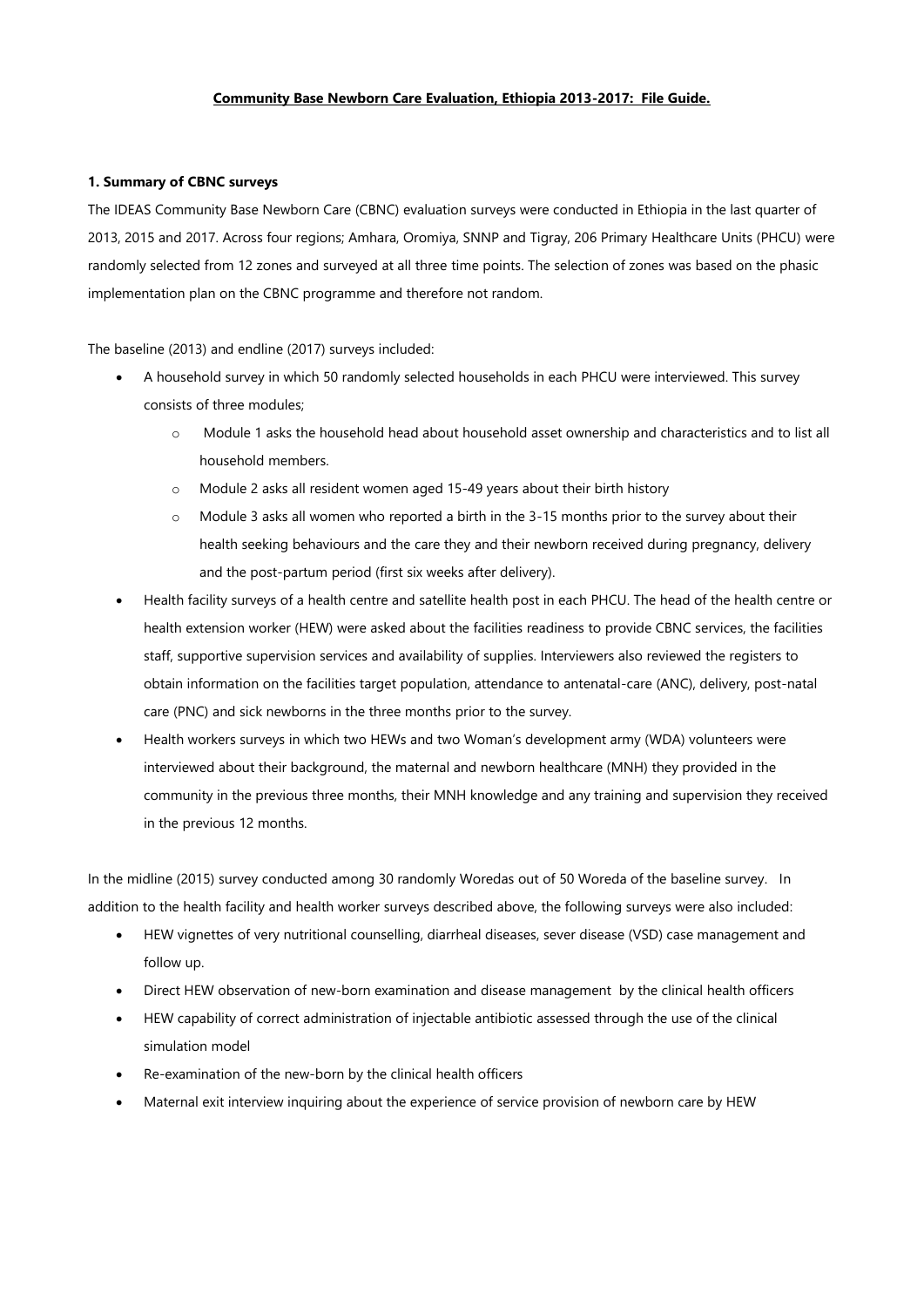## **2. Preserving anonymity of survey participants.**

In order to preserve the anonymity of individual survey participants, the following modifications have been made to the datasets and/or survey documentation:-

- any geographical information below that of zone has been removed.
- any names relating to clusters (i.e. village or Health Centre names) have been removed.
- all GPS co-ordinates have been removed (including those for health facilities which are in a similar vicinity to household clusters)
- all names, dates of birth and death of individuals and their children have been removed.
- sampling clusters, households and individuals are only identified by numbers which were generated by these surveys and which are not associated with data held by any other organisation.

**This contains data collected from the Health Post and Health Extension Workers.**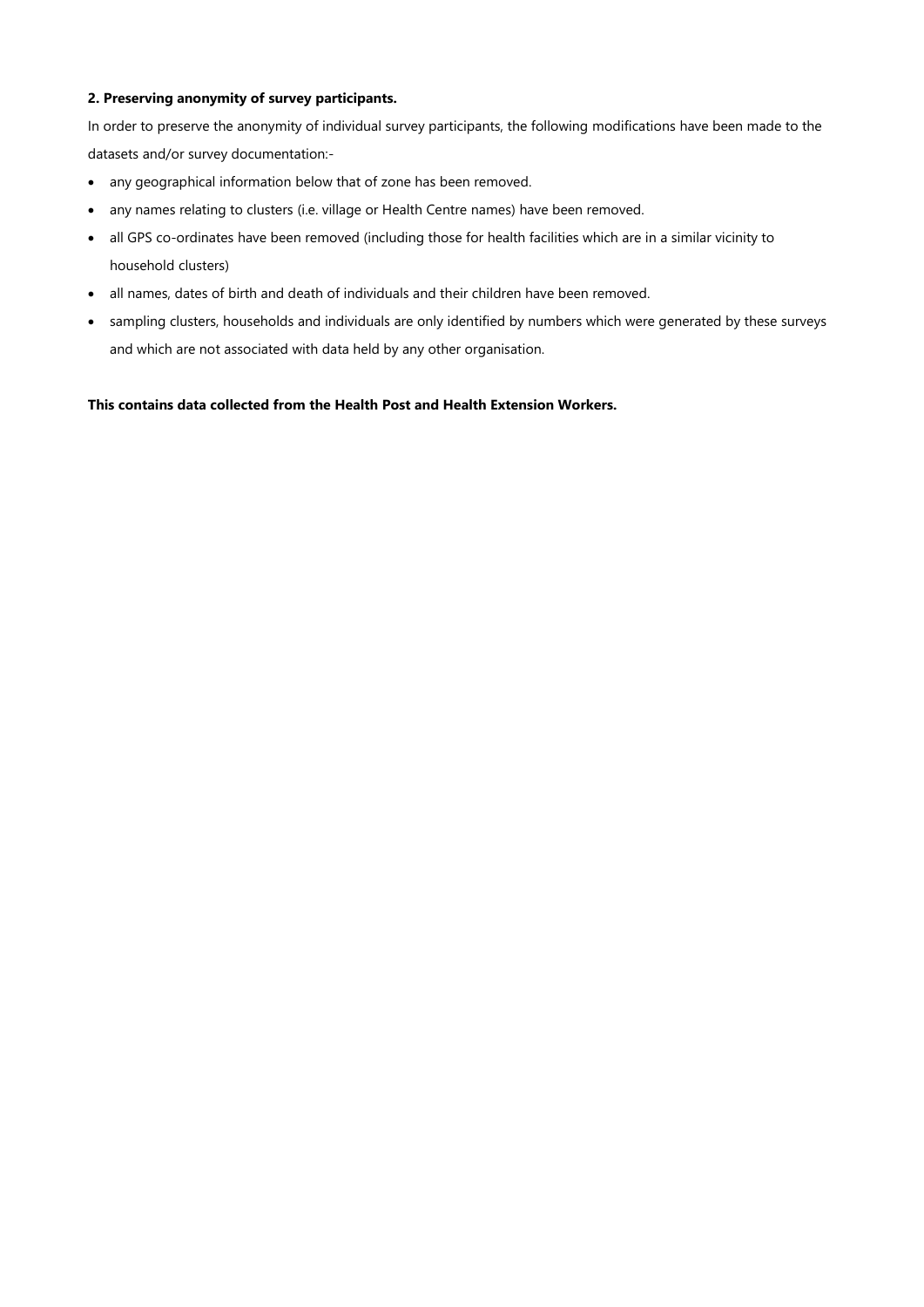## **4. Uploaded files**

| <b>File Name</b>                                             | <b>File Format</b>        | Respondent                                                                                  | <b>Data Collection Period</b> |
|--------------------------------------------------------------|---------------------------|---------------------------------------------------------------------------------------------|-------------------------------|
| CBNC Protocol_October 2013.pdf                               | Protocol                  |                                                                                             |                               |
| CBNC_Baseline_2013.zip                                       |                           |                                                                                             |                               |
| CBNC_HP_HEW_Baseline.dta                                     | STATA 15 dataset          | Health Post &<br><b>Health Extension</b><br>Worker                                          | Oct-Nov 2013                  |
| CBNC_HP_HEW_Baseline.csv                                     | CSV file of data          |                                                                                             |                               |
| CBNC_HP_HEW_Baseline_codebook.xls                            | Data codebook in MS Excel |                                                                                             |                               |
| CBNC_Baseline_HP_English_October 2013.pdf                    | Survey questionnaire      |                                                                                             |                               |
| CBNC_Midline_2015.zip                                        |                           |                                                                                             |                               |
| CBNC_HP_Midline.dta                                          | STATA 15 dataset          | <b>Health Post</b>                                                                          |                               |
| CBNC_HP_Midline.csv                                          | CSV file of data          | <b>Health Extension</b><br>Worker<br>Oct-Dec 2015<br><b>HEW</b><br>Mother<br>Health Officer |                               |
| CBNC_HP_Midline_codebook.xls                                 | Data codebook in MS Excel |                                                                                             |                               |
| CBNC HP ChildRecord Midline.dta                              | STATA 15 dataset          |                                                                                             |                               |
| CBNC HP ChildRecord Midline.csv                              | CSV file of data          |                                                                                             |                               |
| CBNC_HP_ChildRecord_Midline_codebook.xls                     | Data codebook in MS Excel |                                                                                             |                               |
| CBNC_Midline_HealthPost_InventoryandRegisterReview_Final.pdf | Survey questionnaire      |                                                                                             |                               |
| CBNC_HEW_and_ClinicalVignettes_Midline.dta                   | STATA 15 dataset          |                                                                                             |                               |
| CBNC_HEW_and_ClinicalVignettes_Midline.csv                   | CSV file of data          |                                                                                             |                               |
| CBNC_HEW_and_ClinicalVignettes_Midline_codebook.xls          | Data codebook in MS Excel |                                                                                             |                               |
| CBNC-Midline-HEW-Interview_Final.pdf                         | Survey questionnaire      |                                                                                             |                               |
| CBNC-Midline-Clincal vignettes_Final.pdf                     | Survey questionnaire      |                                                                                             |                               |
| CBNC_HEW_Observation_Midline.dta                             | STATA 15 dataset          |                                                                                             |                               |
| CBNC_HEW_Observation_Midline.csv                             | CSV file of data          |                                                                                             |                               |
| CBNC_HEW_Observation_Midline_codebook.xls                    | Data codebook in MS Excel |                                                                                             |                               |
| CBNC-Midline-HEW Observation form_English_Final.pdf          | Survey questionnaire      |                                                                                             |                               |
| CBNC InjectionAssessment Midline.dta                         | STATA 15 dataset          |                                                                                             |                               |
| <b>CBNC InjectionAssessment Midline.csv</b>                  | CSV file of data          |                                                                                             |                               |
| CBNC InjectionAssessment Midline codebook.xls                | Data codebook in MS Excel |                                                                                             |                               |
| CBNC Midline- Injection Skills assessment form_Final.pdf     | Survey questionnaire      |                                                                                             |                               |
| CBNC EnterExit Interview Midline.dta                         | STATA 15 dataset          |                                                                                             |                               |
| <b>CBNC EnterExit Interview Midline.csv</b>                  | CSV file of data          |                                                                                             |                               |
| CBNC_EnterExit_Interview_Midline_codebook.xls                | Data codebook in MS Excel |                                                                                             |                               |
| CBNC-Midline-Ent- Exit questions Final.pdf                   | Survey questionnaire      |                                                                                             |                               |
| CBNC_ReExam_Midline.dta                                      | STATA 15 dataset          |                                                                                             |                               |
| CBNC_ReExam_Midline.csv                                      | CSV file of data          |                                                                                             |                               |
| CBNC_ReExam_Midline_codebook.xls                             | Data codebook in MS Excel |                                                                                             |                               |
| CBNC-Midline-Re-examination form_English_Final.pdf           | Survey questionnaire      |                                                                                             |                               |
| CBNC_Endline_2017.zip                                        |                           |                                                                                             |                               |
| CBNC_HP_Endline.dta                                          | STATA 15 dataset          | <b>Health Post</b>                                                                          | Nov-Dec 2017                  |